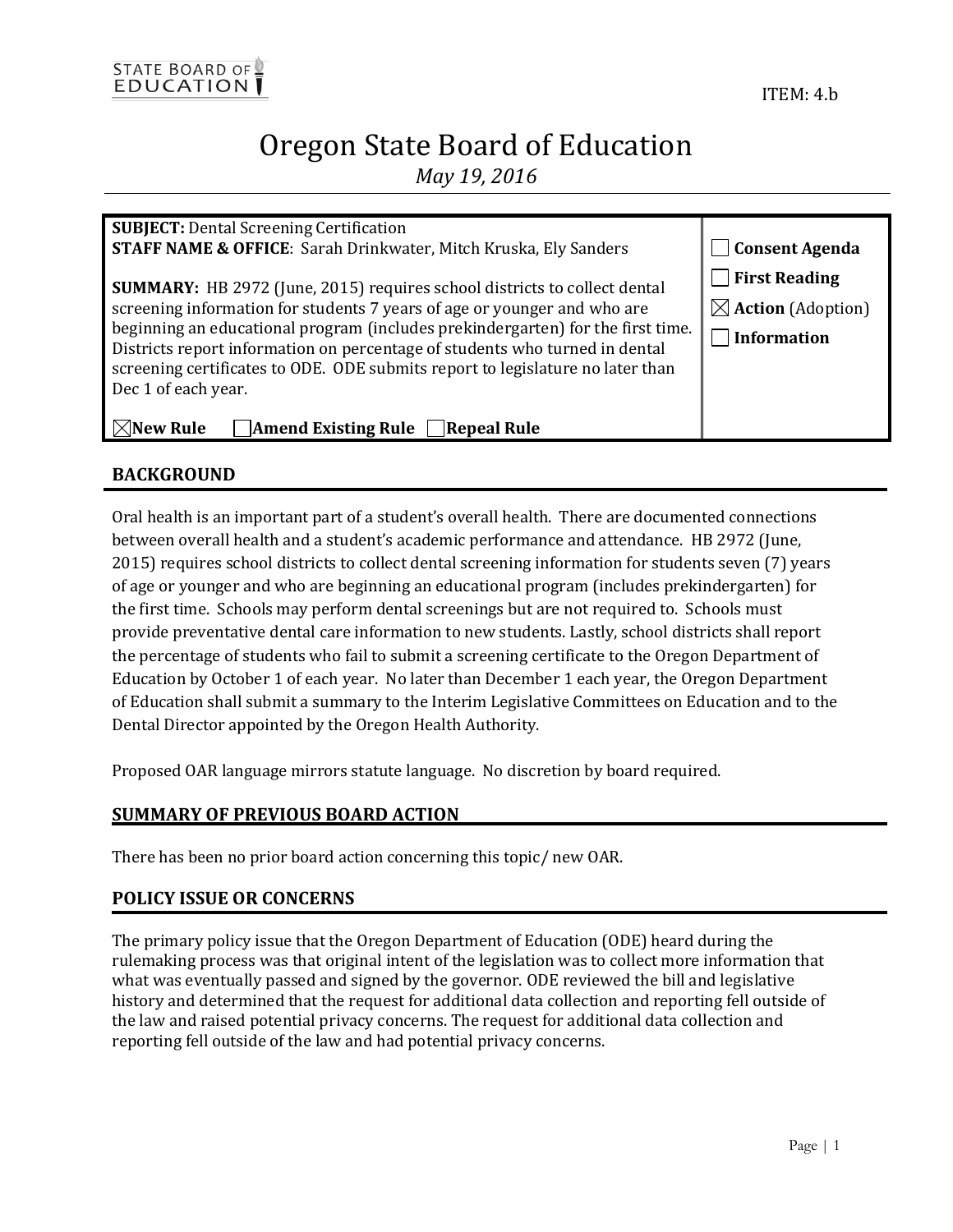# Oregon State Board of Education

*May 19, 2016*

#### **CHANGED SINCE LAST BOARD MEETING? (IF APPLICABLE)**

N/A; first read—hasn't been before board

 $\boxtimes$  No; same as last month

 $\Box$  Yes – As follows:

#### **EFFECT OF A "YES" OR "NO" VOTE (AS APPROPRIATE)**

A yes vote will adopt OAR language.

#### **STAFF RECOMMENDATION**

 $\boxtimes$  Approve  $\Box$  Approve next month  $\Box$  No recommendation at this time **Hearing Date:** April 21, 2016 *Prompted by:*   $\boxtimes$  State law changes  $\Box$  Federal law changes  $\Box$  other

#### **FISCAL ANALYSIS (AS APPROPRIATE)**

Fiscal impact for ODE includes staff time for bill implementation and set up and management of new data collection.

District FTE to collect, track, and report student dental certificates.

#### **ATTACHMENTS (e.g., OAR with "track changes"…)**

Attachment 1:

Created by EN 2-11-16 **Dental Screening Certification 581-021-0017**

(1) Definitions:

- (a) "Dental screening" means a dental screening test to identify potential dental health problems that is conducted by:
- (A) A dentist licensed under ORS chapter 679;
- (B) A dental hygienist licensed under ORS 680.010 to 680.205
- (C) A health care practitioner as defined in  $(1)(c)$  of this rule;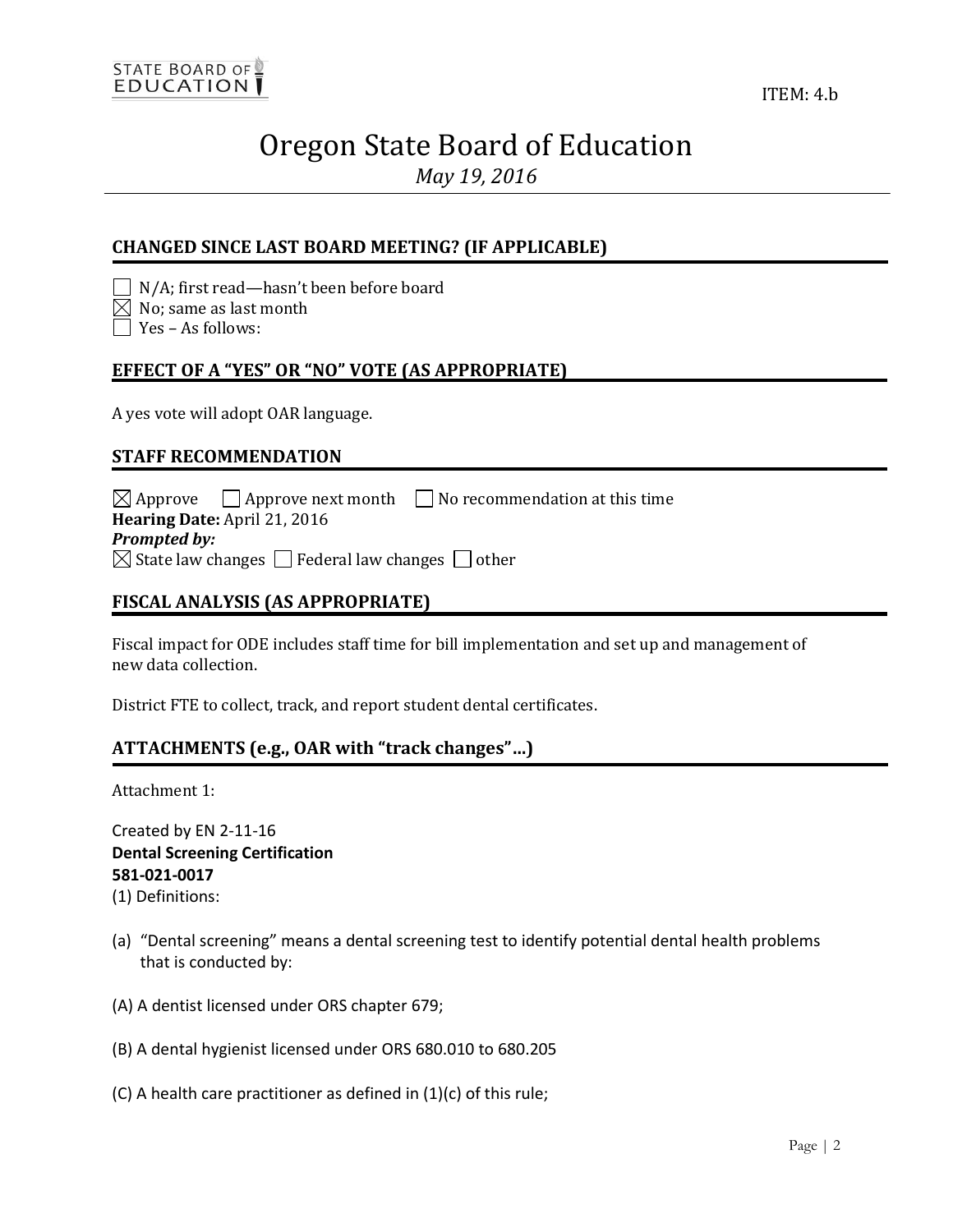## Oregon State Board of Education *May 19, 2016*

(D) an employee of the education provider or a volunteer designated by the education provider to perform a dental screening who has completed training on how to perform a dental screening in accordance with guidelines established by the Dental Director appointed by the Oregon Health Authority.

(b) "Education provider" means:

(A) An entity that offers a program that is recognized as an Oregon prekindergarten program under ORS 329.170 to 329.200.

(B) A school district board as defined in ORS 332.002.

(c) "Health Care Practitioner" means a Physician, Physician's Assistant, Doctor of Osteopathic Medicine licensed by the Oregon Medical Board, a Nurse Practitioner licensed by the Oregon State Board of Nursing, or a Naturopathic Physician licensed by the Oregon State Board of Naturopathic Medicine.

(d) "Dental health record," for purposes of this rule, has the same meaning as "Education Records" in OAR 581-021-0220.

(2) Each education provider must:

(a) Require a student who is seven years of age or younger and who is beginning an educational program with the education provider for the first time to submit certification within 120 days of the student beginning school that the student received a dental screening within the previous 12 months;

(b) File in the student's dental health record any dental screening certifications and any results of a dental screening known by the education provider;